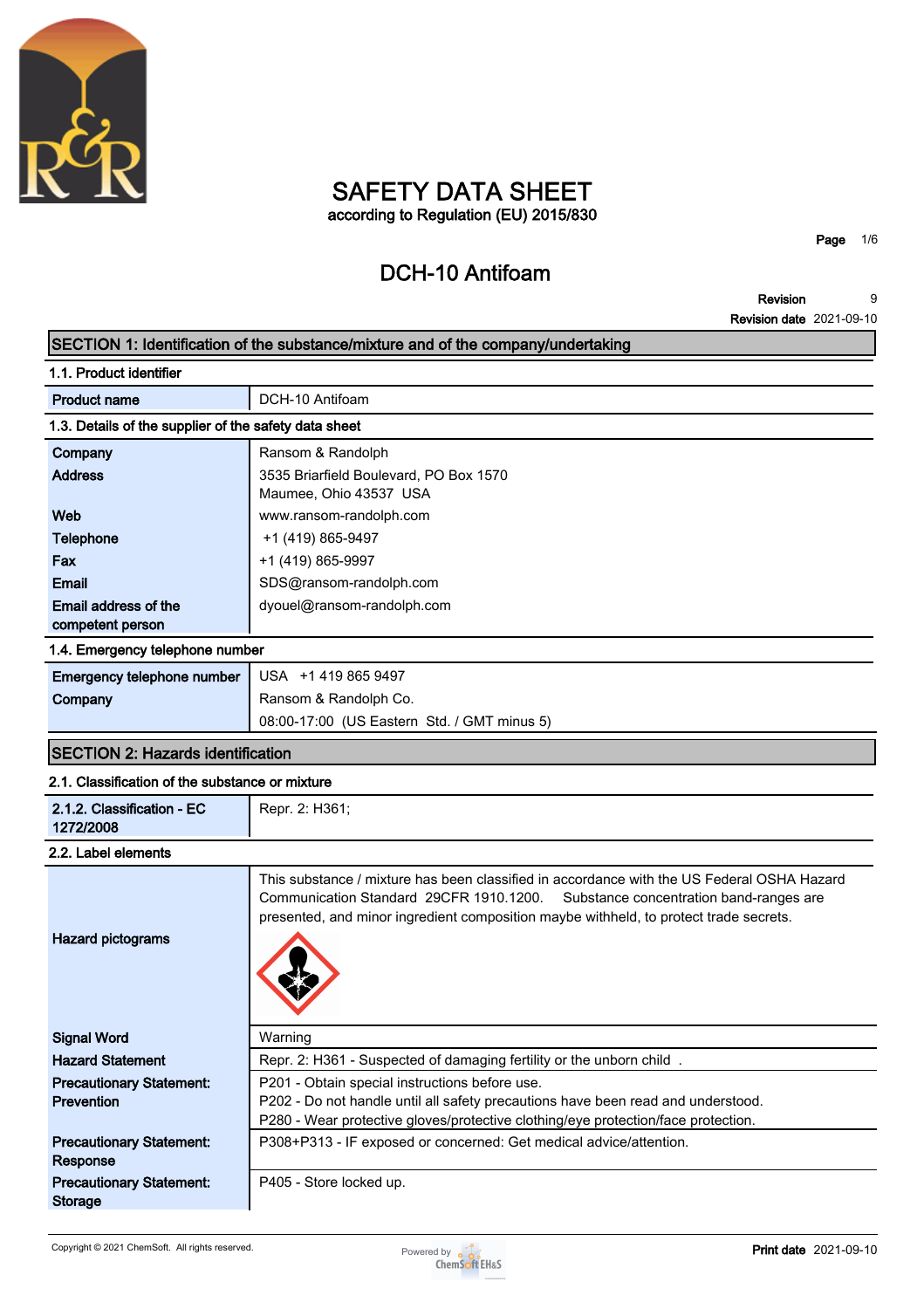## **DCH-10 Antifoam**

| 2.2. Label elements                                      |           |            |        |                                                                        |                    |                        |  |
|----------------------------------------------------------|-----------|------------|--------|------------------------------------------------------------------------|--------------------|------------------------|--|
| <b>Precautionary Statement:</b><br><b>Disposal</b>       |           |            |        | P501 - Dispose of contents/container to local and national regulations |                    |                        |  |
| <b>SECTION 3: Composition/information on ingredients</b> |           |            |        |                                                                        |                    |                        |  |
| 3.2. Mixtures                                            |           |            |        |                                                                        |                    |                        |  |
| EC 1272/2008                                             |           |            |        |                                                                        |                    |                        |  |
| <b>Chemical Name</b>                                     | Index No. | CAS No.    | EC No. | <b>REACH Registration</b><br><b>Number</b>                             | Conc.<br>$(\%w/w)$ | Classification         |  |
| water/Non-Hazardous Ingredients                          |           |            |        |                                                                        | $90 - 100\%$       |                        |  |
| polydimethysiloxane                                      |           | 63148-62-9 |        |                                                                        |                    | 1 - 10% Repr. 2: H361; |  |

### **Further information**

**contains less than one percent - < 1% (w/w) - CAS 556-67-2.**

### **SECTION 4: First aid measures**

### **4.1. Description of first aid measures**

| Inhalation                                                 | Move the exposed person to fresh air.                                                                    |
|------------------------------------------------------------|----------------------------------------------------------------------------------------------------------|
| Eye contact                                                | Rinse immediately with plenty of water for 15 minutes holding the eyelids open.                          |
| <b>Skin contact</b>                                        | Wash off immediately with plenty of soap and water.                                                      |
| Ingestion                                                  | DO NOT INDUCE VOMITING.                                                                                  |
|                                                            | 4.2. Most important symptoms and effects, both acute and delayed                                         |
| Inhalation                                                 | May cause irritation to respiratory system.                                                              |
| Eye contact                                                | May cause irritation to eyes.                                                                            |
| <b>Skin contact</b>                                        | May cause irritation to skin.                                                                            |
| Ingestion                                                  | May cause irritation to mucous membranes. H361 - Suspected of damaging fertility or the unborn<br>child. |
|                                                            | 4.3. Indication of any immediate medical attention and special treatment needed                          |
| Inhalation                                                 | Seek medical attention if irritation or symptoms persist.                                                |
| Eye contact                                                | Seek medical attention if irritation or symptoms persist.                                                |
| <b>Skin contact</b>                                        | Seek medical attention if irritation or symptoms persist.                                                |
| Ingestion                                                  | Seek medical attention if irritation or symptoms persist.                                                |
| <b>SECTION 5: Firefighting measures</b>                    |                                                                                                          |
| 5.1. Extinguishing media                                   |                                                                                                          |
|                                                            | Use extinguishing media appropriate to the surrounding fire conditions.                                  |
| 5.2. Special hazards arising from the substance or mixture |                                                                                                          |
|                                                            | Burning produces irritating, toxic and obnoxious fumes.                                                  |
| 5.3. Advice for firefighters                               |                                                                                                          |
|                                                            | Wear suitable respiratory equipment when necessary.                                                      |
| <b>SECTION 6: Accidental release measures</b>              |                                                                                                          |
|                                                            | 6.1. Personal precautions, protective equipment and emergency procedures                                 |
|                                                            | Ensure adequate ventilation of the working area                                                          |

**Ensure adequate ventilation of the working area.**

### **6.2. Environmental precautions**

**Do not allow product to enter drains. Prevent further spillage if safe.**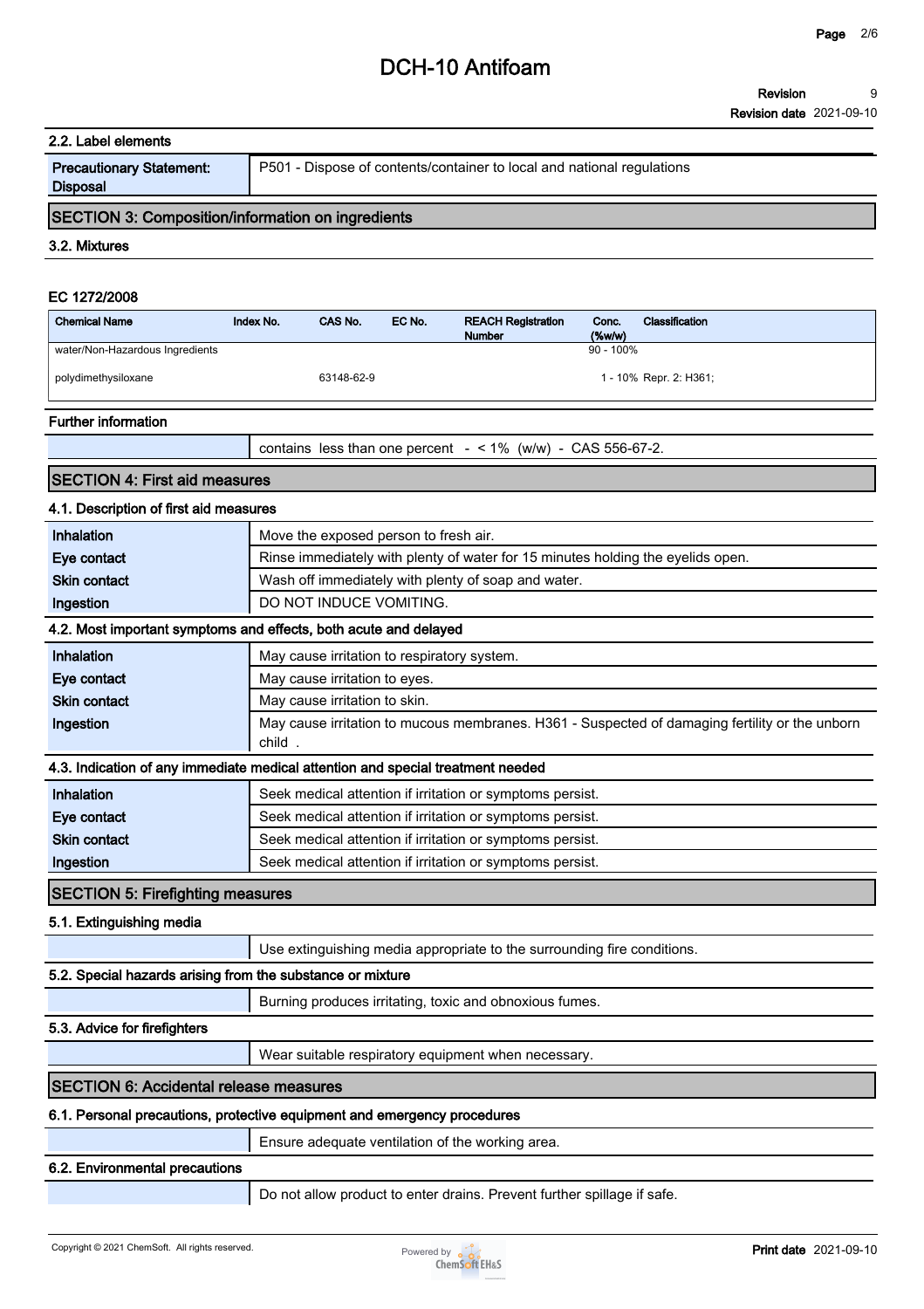# **DCH-10 Antifoam**

| Absorb with inert, absorbent material. Sweep up. Transfer to suitable, labelled containers for<br>disposal. Clean spillage area thoroughly with plenty of water.<br><b>SECTION 7: Handling and storage</b><br>Avoid contact with eyes and skin. Ensure adequate ventilation of the working area. Adopt best<br>Manual Handling considerations when handling, carrying and dispensing.<br>containers.<br>Foundry material.<br><b>SECTION 8: Exposure controls/personal protection</b><br>Ensure adequate ventilation of the working area.<br>8.2.1. Appropriate engineering<br>Ensure adequate ventilation of the working area.<br>controls<br>8.2.2. Individual protection<br>Wear protective clothing.<br>measures<br>Eye / face protection<br>In case of splashing, wear:. Approved safety goggles.<br>Skin protection -<br>Chemical resistant gloves (PVC).<br>Handprotection | Keep in a cool, dry, well ventilated area. Keep containers tightly closed. Store in correctly labelled<br>exposure limits - Octamethylcyclotetrasiloxane - D4 CAS 556-67-2 10 ppm TWA [DCC OEL].<br>Wash hands after handling the product.<br><b>SECTION 9: Physical and chemical properties</b> | 6.3. Methods and material for containment and cleaning up |  |
|----------------------------------------------------------------------------------------------------------------------------------------------------------------------------------------------------------------------------------------------------------------------------------------------------------------------------------------------------------------------------------------------------------------------------------------------------------------------------------------------------------------------------------------------------------------------------------------------------------------------------------------------------------------------------------------------------------------------------------------------------------------------------------------------------------------------------------------------------------------------------------|--------------------------------------------------------------------------------------------------------------------------------------------------------------------------------------------------------------------------------------------------------------------------------------------------|-----------------------------------------------------------|--|
| 7.1. Precautions for safe handling<br>7.2. Conditions for safe storage, including any incompatibilities<br>7.3. Specific end use(s)<br>8.1. Control parameters<br>8.2. Exposure controls                                                                                                                                                                                                                                                                                                                                                                                                                                                                                                                                                                                                                                                                                         |                                                                                                                                                                                                                                                                                                  |                                                           |  |
|                                                                                                                                                                                                                                                                                                                                                                                                                                                                                                                                                                                                                                                                                                                                                                                                                                                                                  |                                                                                                                                                                                                                                                                                                  |                                                           |  |
|                                                                                                                                                                                                                                                                                                                                                                                                                                                                                                                                                                                                                                                                                                                                                                                                                                                                                  |                                                                                                                                                                                                                                                                                                  |                                                           |  |
|                                                                                                                                                                                                                                                                                                                                                                                                                                                                                                                                                                                                                                                                                                                                                                                                                                                                                  |                                                                                                                                                                                                                                                                                                  |                                                           |  |
|                                                                                                                                                                                                                                                                                                                                                                                                                                                                                                                                                                                                                                                                                                                                                                                                                                                                                  |                                                                                                                                                                                                                                                                                                  |                                                           |  |
|                                                                                                                                                                                                                                                                                                                                                                                                                                                                                                                                                                                                                                                                                                                                                                                                                                                                                  |                                                                                                                                                                                                                                                                                                  |                                                           |  |
|                                                                                                                                                                                                                                                                                                                                                                                                                                                                                                                                                                                                                                                                                                                                                                                                                                                                                  |                                                                                                                                                                                                                                                                                                  |                                                           |  |
|                                                                                                                                                                                                                                                                                                                                                                                                                                                                                                                                                                                                                                                                                                                                                                                                                                                                                  |                                                                                                                                                                                                                                                                                                  |                                                           |  |
|                                                                                                                                                                                                                                                                                                                                                                                                                                                                                                                                                                                                                                                                                                                                                                                                                                                                                  |                                                                                                                                                                                                                                                                                                  |                                                           |  |
|                                                                                                                                                                                                                                                                                                                                                                                                                                                                                                                                                                                                                                                                                                                                                                                                                                                                                  |                                                                                                                                                                                                                                                                                                  |                                                           |  |
|                                                                                                                                                                                                                                                                                                                                                                                                                                                                                                                                                                                                                                                                                                                                                                                                                                                                                  |                                                                                                                                                                                                                                                                                                  |                                                           |  |
|                                                                                                                                                                                                                                                                                                                                                                                                                                                                                                                                                                                                                                                                                                                                                                                                                                                                                  |                                                                                                                                                                                                                                                                                                  |                                                           |  |
|                                                                                                                                                                                                                                                                                                                                                                                                                                                                                                                                                                                                                                                                                                                                                                                                                                                                                  |                                                                                                                                                                                                                                                                                                  |                                                           |  |
|                                                                                                                                                                                                                                                                                                                                                                                                                                                                                                                                                                                                                                                                                                                                                                                                                                                                                  |                                                                                                                                                                                                                                                                                                  |                                                           |  |
|                                                                                                                                                                                                                                                                                                                                                                                                                                                                                                                                                                                                                                                                                                                                                                                                                                                                                  |                                                                                                                                                                                                                                                                                                  |                                                           |  |
|                                                                                                                                                                                                                                                                                                                                                                                                                                                                                                                                                                                                                                                                                                                                                                                                                                                                                  |                                                                                                                                                                                                                                                                                                  |                                                           |  |
|                                                                                                                                                                                                                                                                                                                                                                                                                                                                                                                                                                                                                                                                                                                                                                                                                                                                                  |                                                                                                                                                                                                                                                                                                  |                                                           |  |
|                                                                                                                                                                                                                                                                                                                                                                                                                                                                                                                                                                                                                                                                                                                                                                                                                                                                                  |                                                                                                                                                                                                                                                                                                  |                                                           |  |
|                                                                                                                                                                                                                                                                                                                                                                                                                                                                                                                                                                                                                                                                                                                                                                                                                                                                                  |                                                                                                                                                                                                                                                                                                  |                                                           |  |

**9.1. Information on basic physical and chemical properties**

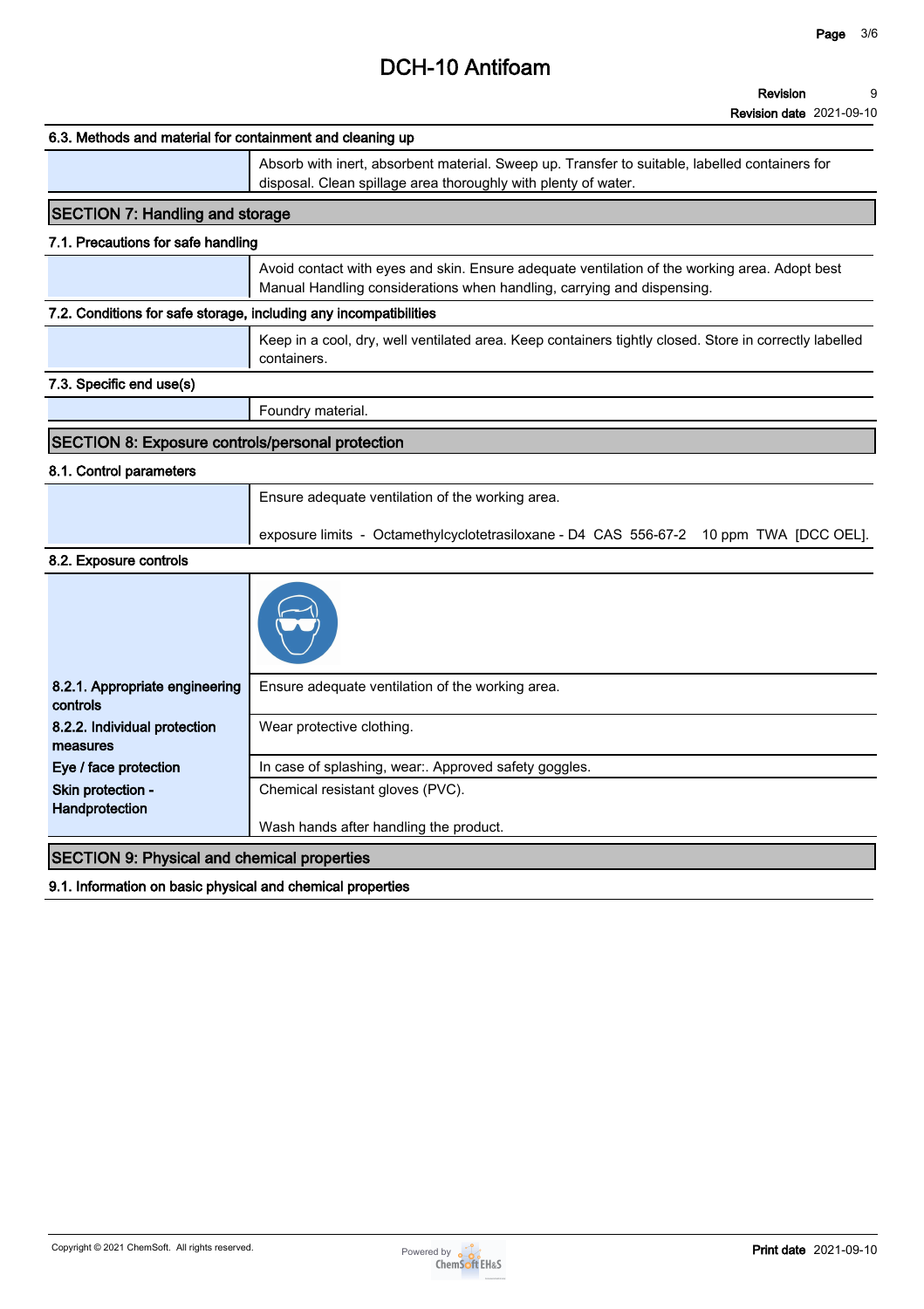### **9.1. Information on basic physical and chemical properties**

| Appearance                                     | Liquid                                |
|------------------------------------------------|---------------------------------------|
| Colour White                                   |                                       |
|                                                | <b>Odour</b> No data available        |
|                                                | pH   Not determined                   |
|                                                | Melting point Not applicable.         |
|                                                | Freezing Point Not determined         |
| Initial boiling point $\geq 35$ °C             |                                       |
| Flash point $\vert$ >101                       |                                       |
| <b>Evaporation rate</b> Not applicable.        |                                       |
| Flammability (solid, gas) Not applicable.      |                                       |
| Vapour pressure Not applicable.                |                                       |
|                                                | Vapour density   Not applicable.      |
|                                                | Relative density $1(H2O = 1 @ 20 °C)$ |
|                                                | Fat Solubility   Not applicable.      |
| <b>Partition coefficient</b> No data available |                                       |
| Autoignition temperature   Not applicable.     |                                       |
| Viscosity 500                                  |                                       |
| <b>Explosive properties</b> Not applicable.    |                                       |
| <b>Oxidising properties</b> Not applicable.    |                                       |
| Solubility                                     | Soluble in water                      |

### **9.2. Other information**

|                                       | <b>Conductivity</b> Not applicable. |
|---------------------------------------|-------------------------------------|
| Surface tension Not applicable.       |                                     |
|                                       | Gas group Not applicable.           |
| Benzene Content   Not applicable.     |                                     |
|                                       | Lead content Not applicable.        |
| VOC (Volatile organic Not applicable. |                                     |
| compounds)                            |                                     |

### **SECTION 10: Stability and reactivity**

**10.1. Reactivity**

|                                              | Stable under normal conditions.                                                                                                                                    |
|----------------------------------------------|--------------------------------------------------------------------------------------------------------------------------------------------------------------------|
| 10.2. Chemical stability                     |                                                                                                                                                                    |
|                                              | Stable under normal conditions.                                                                                                                                    |
| 10.3. Possibility of hazardous reactions     |                                                                                                                                                                    |
|                                              | Avoid contact with: Oxidising agents.                                                                                                                              |
| 10.4. Conditions to avoid                    |                                                                                                                                                                    |
|                                              | Do NOT allow to freeze.                                                                                                                                            |
| 10.5. Incompatible materials                 |                                                                                                                                                                    |
|                                              | Oxidising agents.                                                                                                                                                  |
| 10.6. Hazardous decomposition products       |                                                                                                                                                                    |
|                                              | Under some conditions, formaldehyde vapors may be generated during curing and heating<br>process steps. The recommended ceiling for formaldehyde vapor is 0.3 ppm. |
| <b>SECTION 11: Toxicological information</b> |                                                                                                                                                                    |
| 11.1. Information on toxicological effects   |                                                                                                                                                                    |
| <b>Acute toxicity</b>                        | No observed effect concentration.                                                                                                                                  |

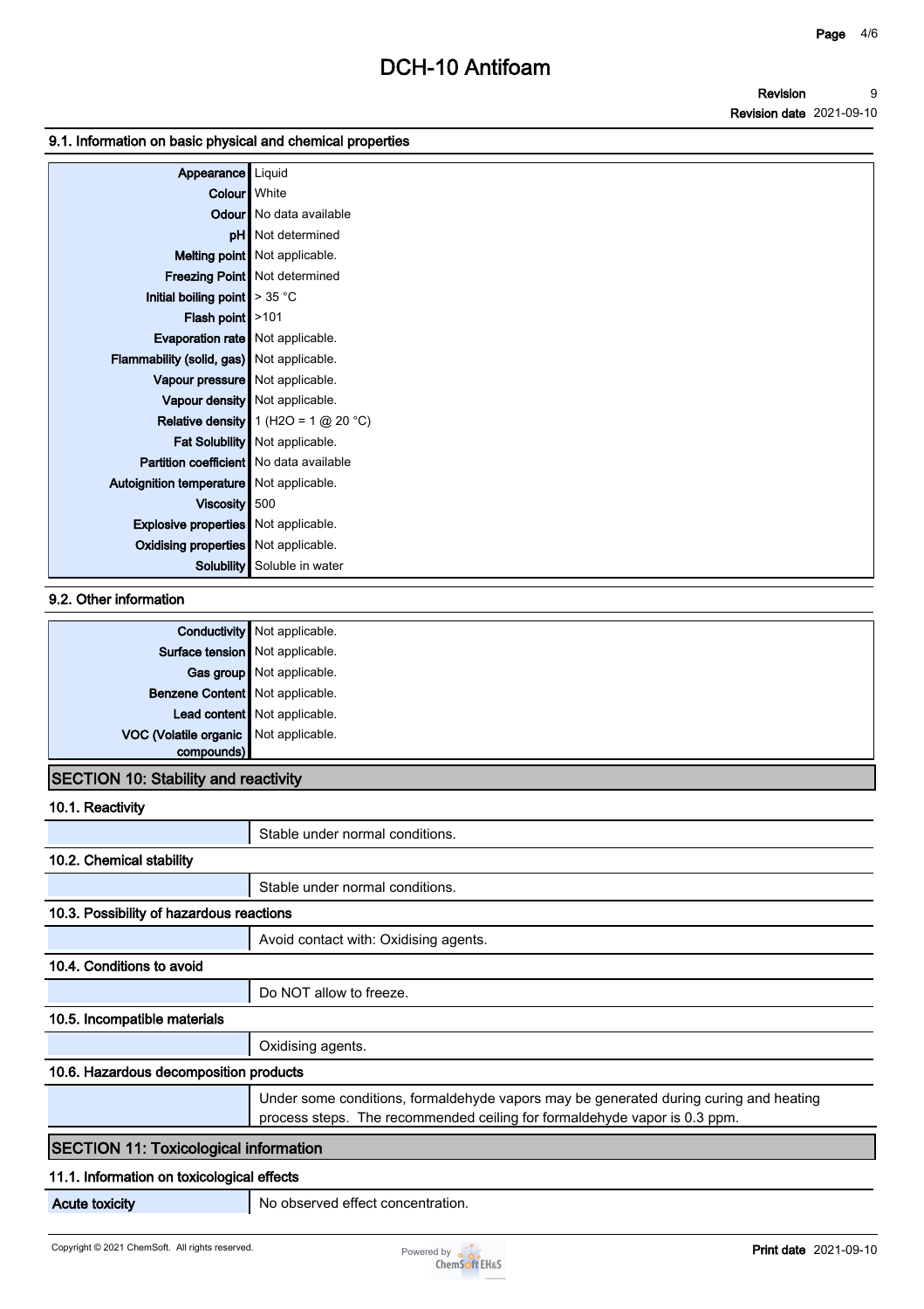#### **Page 5/6**

## **DCH-10 Antifoam**

| 11.1. Information on toxicological effects |                                                                                        |                       |
|--------------------------------------------|----------------------------------------------------------------------------------------|-----------------------|
| Skin corrosion/irritation                  | Based on available data, the classification criteria are not met.                      |                       |
| Serious eye damage/irritation              | No irritation expected.                                                                |                       |
| Respiratory or skin<br>sensitisation       | No data is available on this product.                                                  |                       |
| Germ cell mutagenicity                     | Based on available data, the classification criteria are not met.                      |                       |
| Carcinogenicity                            | Based on available data, the classification criteria are not met.                      |                       |
| <b>Reproductive toxicity</b>               | Adverse reproductive effects have been found in laboratory animals.                    |                       |
| Aspiration hazard                          | No Significant Hazard.                                                                 |                       |
| 11.1.4. Toxicological Information          |                                                                                        |                       |
| DCH-10 Antifoam                            | Oral Rat LD50: 4800 mg/kg                                                              |                       |
| <b>SECTION 12: Ecological information</b>  |                                                                                        |                       |
| 12.1. Toxicity                             |                                                                                        |                       |
| DCH-10 Antifoam                            | Fish LC50/96h: 0.0220 mg/l                                                             | Algae EC50/72h: 0.022 |
|                                            |                                                                                        |                       |
| 12.2. Persistence and degradability        |                                                                                        |                       |
|                                            | No data is available on this product.                                                  |                       |
| 12.3. Bioaccumulative potential            |                                                                                        |                       |
|                                            |                                                                                        |                       |
|                                            | No data is available on this product.                                                  |                       |
| <b>Partition coefficient</b>               |                                                                                        |                       |
|                                            | DCH-10 Antifoam No data available                                                      |                       |
|                                            |                                                                                        |                       |
| 12.4. Mobility in soil                     |                                                                                        |                       |
|                                            | No data is available on this product.                                                  |                       |
| 12.5. Results of PBT and vPvB assessment   |                                                                                        |                       |
|                                            | No data is available on this product.                                                  |                       |
| 12.6. Other adverse effects                |                                                                                        |                       |
|                                            | No data is available on this product.                                                  |                       |
| <b>SECTION 13: Disposal considerations</b> |                                                                                        |                       |
| 13.1. Waste treatment methods              |                                                                                        |                       |
|                                            | Dispose of in compliance with all. local and national regulations.                     |                       |
| <b>Disposal methods</b>                    |                                                                                        |                       |
|                                            | Contact a licensed waste disposal company.                                             |                       |
| Disposal of packaging                      |                                                                                        |                       |
|                                            | Do NOT reuse empty containers. Empty containers can be sent for disposal or recycling. |                       |
| <b>Further information</b>                 |                                                                                        |                       |
|                                            | Do not allow runoff water to enter sewers or drains.                                   |                       |
|                                            |                                                                                        |                       |
| <b>SECTION 14: Transport information</b>   |                                                                                        |                       |
| 14.1. UN number                            |                                                                                        |                       |
|                                            | The product is not classified as dangerous for carriage.                               |                       |
| 14.2. UN proper shipping name              |                                                                                        |                       |